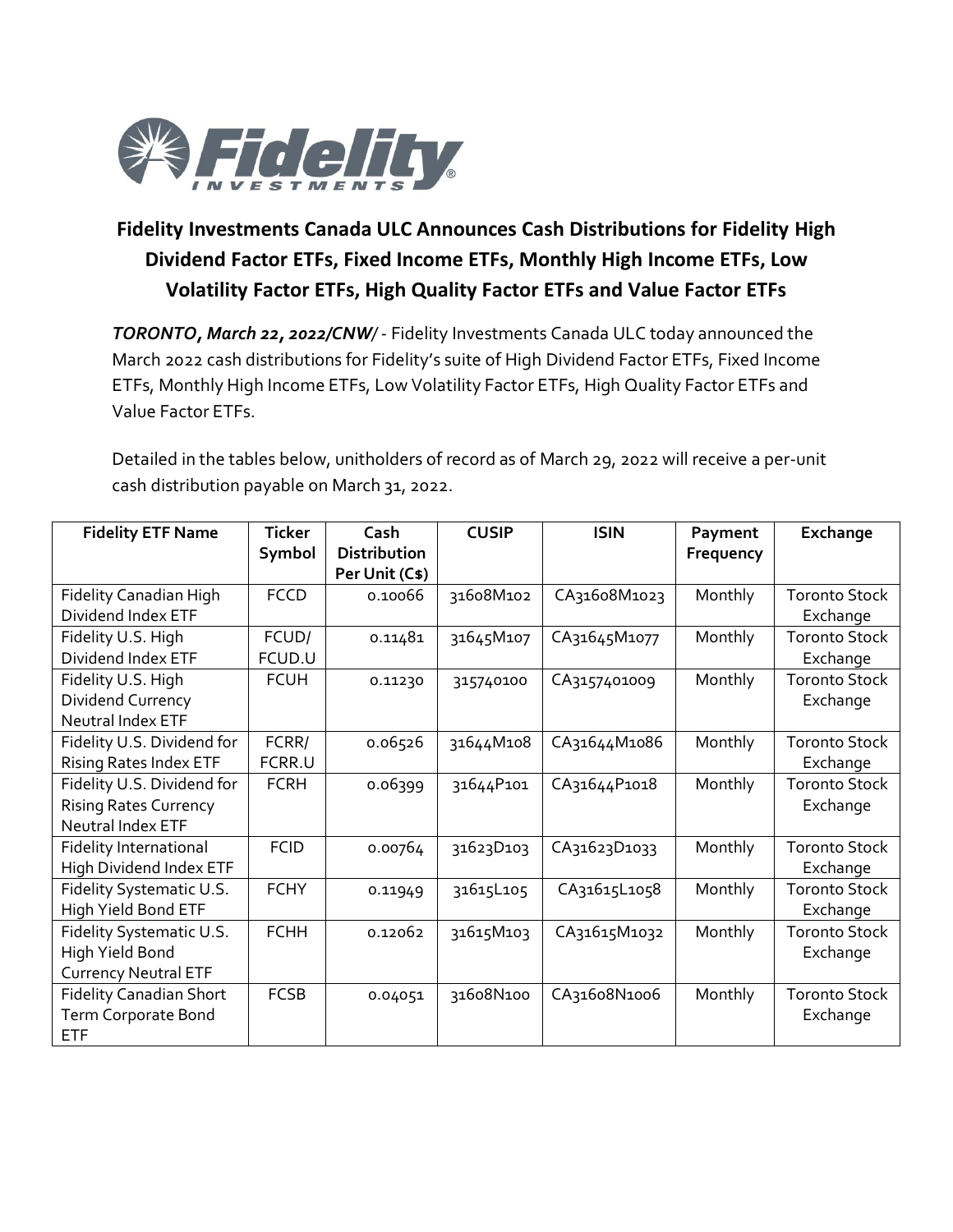| <b>Fidelity ETF Name</b>         | <b>Ticker</b> | Cash                | <b>CUSIP</b> | <b>ISIN</b>  | Payment   | Exchange             |
|----------------------------------|---------------|---------------------|--------------|--------------|-----------|----------------------|
|                                  | Symbol        | <b>Distribution</b> |              |              | Frequency |                      |
|                                  |               | Per Unit (C\$)      |              |              |           |                      |
| <b>Fidelity Systematic</b>       | <b>FCCB</b>   | 0.04478             | 31644F103    | CA31644F1036 | Monthly   | <b>Toronto Stock</b> |
| Canadian Bond Index              |               |                     |              |              |           | Exchange             |
| ETF.                             |               |                     |              |              |           |                      |
| <b>Fidelity Global Core Plus</b> | FCGB/         | 0.06053             | 31623G106    | CA31623G1063 | Monthly   | <b>Toronto Stock</b> |
| <b>Bond ETF</b>                  | FCGB.U        |                     |              |              |           | Exchange             |
| <b>Fidelity Global</b>           | FCIG/         | 0.05256             | 31624P105    | CA31624P1053 | Monthly   | <b>Toronto Stock</b> |
| <b>Investment Grade Bond</b>     | FCIG.U        |                     |              |              |           | Exchange             |
| <b>ETF</b>                       |               |                     |              |              |           |                      |
| <b>Fidelity Canadian</b>         | <b>FCMI</b>   | 0.03595             | 31609T106    | CA31609T1066 | Monthly   | <b>Toronto Stock</b> |
| Monthly High Income              |               |                     |              |              |           | Exchange             |
| <b>ETF</b>                       |               |                     |              |              |           |                      |
| <b>Fidelity Global Monthly</b>   | <b>FCGI</b>   | 0.03249             | 31623K107    | CA31623K1075 | Monthly   | <b>Toronto Stock</b> |
| High Income ETF                  |               |                     |              |              |           | Exchange             |

| <b>Fidelity ETF Name</b>                                                  | <b>Ticker</b><br>Symbol | Cash<br><b>Distribution</b><br>Per Unit (C\$) | <b>CUSIP</b> | <b>ISIN</b>  | Payment<br>Frequency | Exchange                         |
|---------------------------------------------------------------------------|-------------------------|-----------------------------------------------|--------------|--------------|----------------------|----------------------------------|
| <b>Fidelity Canadian Low</b><br><b>Volatility Index ETF</b>               | <b>FCCL</b>             | 0.22137                                       | 31608H103    | CA31608H1038 | Quarterly            | <b>Toronto Stock</b><br>Exchange |
| Fidelity U.S. Low<br>Volatility Index ETF                                 | FCUL/<br>FCUL.U         | 0.10157                                       | 31647B109    | CA31647B1094 | Quarterly            | <b>Toronto Stock</b><br>Exchange |
| Fidelity U.S. Low<br><b>Volatility Currency</b><br>Neutral Index ETF      | <b>FCLH</b>             | 0.10028                                       | 31647N103    | CA31647N1033 | Quarterly            | <b>Toronto Stock</b><br>Exchange |
| <b>Fidelity Canadian High</b><br>Quality Index ETF                        | <b>FCCQ</b>             | 0.13344                                       | 31610C100    | CA31610C1005 | Quarterly            | <b>Toronto Stock</b><br>Exchange |
| Fidelity U.S. High Quality<br>Index ETF                                   | FCUQ/<br>FCUQ.U         | 0.07165                                       | 31647C107    | CA31647C1077 | Quarterly            | <b>Toronto Stock</b><br>Exchange |
| Fidelity U.S. High Quality<br><b>Currency Neutral Index</b><br><b>ETF</b> | <b>FCQH</b>             | 0.07772                                       | 31648J101    | CA31648J1012 | Quarterly            | <b>Toronto Stock</b><br>Exchange |
| <b>Fidelity Canadian Value</b><br>Index ETF                               | <b>FCCV</b>             | 0.03223                                       | 31609U103    | CA31609U1030 | Quarterly            | <b>Toronto Stock</b><br>Exchange |
| Fidelity U.S. Value Index<br><b>ETF</b>                                   | FCUV/<br>FCUV.U         | 0.34216                                       | 31647E103    | CA31647E1034 | Quarterly            | <b>Toronto Stock</b><br>Exchange |
| Fidelity U.S. Value<br><b>Currency Neutral Index</b><br><b>ETF</b>        | <b>FCVH</b>             | 0.35588                                       | 31646E104    | CA31646E1043 | Quarterly            | <b>Toronto Stock</b><br>Exchange |